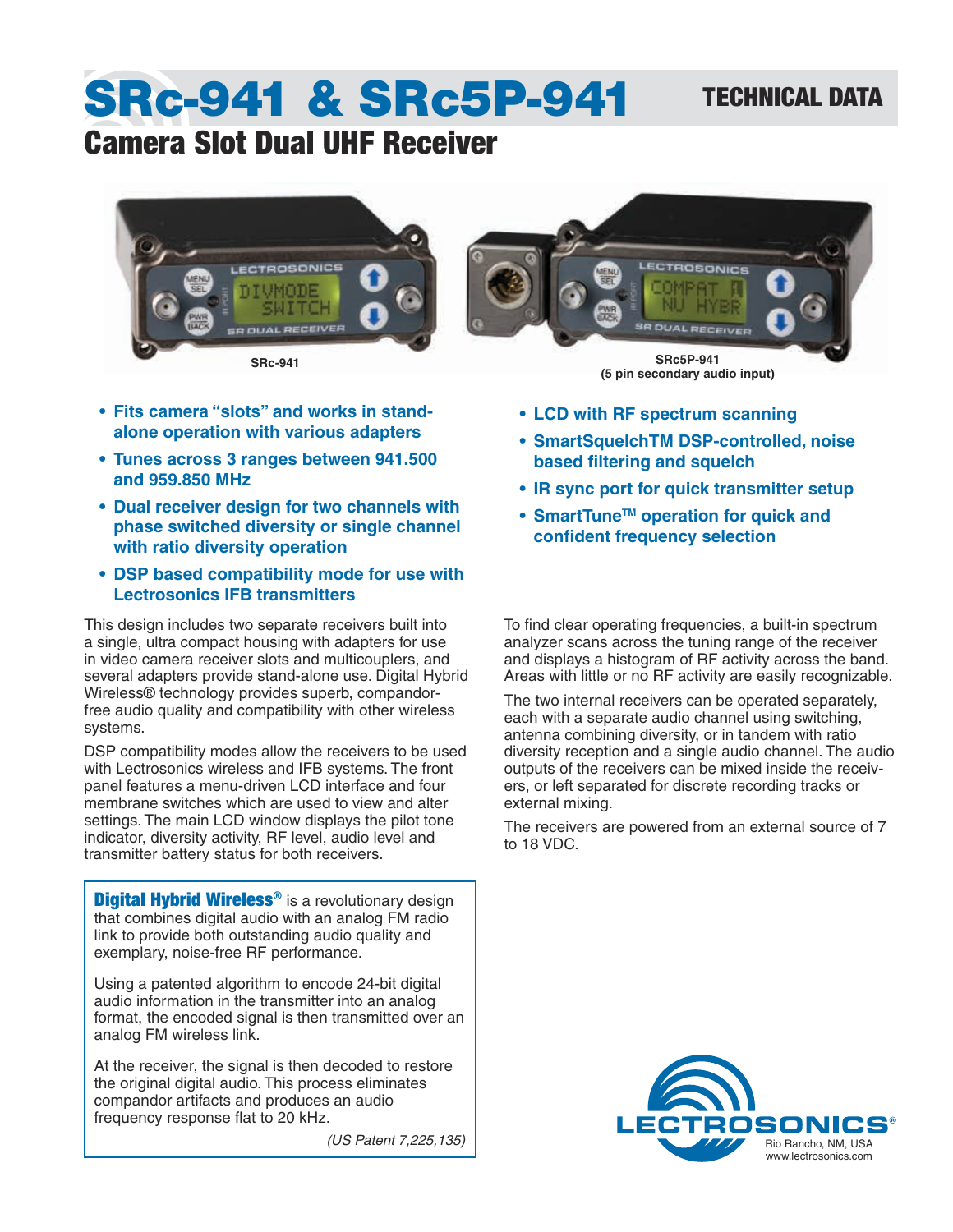#### IF (Intermediate Frequency) Filters

Following the front-end, the incoming RF signal in each receiver is mixed down to a lower frequency for additional filtering with two SAW (surface acoustic wave) filters. The use of two filters significantly increases the depth of filtering while preserving sharp skirts, constant group delay, and wide bandwidth.

#### Digital Pulse Counting Detector

Following the IF section, the receiver uses an elegantly simple, yet highly effective digital pulse counting detector to demodulate the FM signal to generate the audio, rather than a conventional quadrature detector. This unusual design eliminates thermal drift, improves AM rejection, and provides very low audio distortion.

#### DSP-Based Pilot Tone

The Digital Hybrid system design uses a DSP generated ultrasonic pilot tone to reliably mute the audio when no RF carrier is present. The pilot tone must be present in conjunction with a usable RF signal before the audio output will be enabled. A unique pilot tone is generated every 100 kHz across the tuning ranges of the 941 MHz system. This alleviates erroneous squelch activity in multichannel systems where a pilot tone signal can appear in the wrong receiver via IM (intermodulation).

The 941 MHz models can tune in either 25 kHz or 100 kHz steps, and the pilot tones increment in 100 kHz steps. The systems are never operated within 100kHz spacing, so the pilot tone is the same for all four adjacent frequencies in each 100 kHz increment. For example, 959.300, 959.325, 959.350 and 959.375 all have the same pilot tone.

#### Automatic Power State Restoration

The firmware "remembers" whether it was turned on or off when power is disconnected and returns to that state when power is restored.

#### SmartSquelch<sup>™</sup>

A DSP-based algorithm named SmartSquelch™ optimizes the receiver performance in very weak signal conditions. The RF level and supersonic noise in the audio are continuously monitored to determine the appropriate noise reduction needed and the point at which squelch (complete) muting of the audio) is necessary.

#### SmartTune™ Frequency Selection

SmartTune™ simplifies setup by scanning the tuning range of the receiver or a selected frequency block, and automatically setting a channel to the best available frequency. A prompt appears, reminding the user to use IR sync or manual settings to tune the transmitter to the selected frequency, then turn it on so the receiver sees it. Then, a prompt asks if the process should continue for the second channel. This process allows very quick and accurate tuning, whatever the RF environment.

#### Front Panel Controls and Functions



**Receiver 1 RF Level**

**Receiver 2 RF Level**



The control panel is a rugged, dust and water resistant design with membrane switches for the control interface. A backlit, graphics-type LCD is used to set up and monitor the receiver. Navigation through the menus is straightforward with text prompts for value

and mode selections. In the ratio diversity mode, the Main Window displays audio levels, transmitter battery status, pilot tone status and RF level activity for both receivers, with a single audio channel display.

> NOTE: This display is identical for both the SRc-941 and SRc5P-941

**Audio Level**

**Transmitter** 

#### Rear Panel and Slot Adapter Kits

Several different rear panel adapters are available to configure the receiver for popular camera slots and for stand-alone use. The rear panels are held in place by two screws and are easily changed. Camera slot adapter kits include top panel bezels with hardware for a secure fit into the camera body.

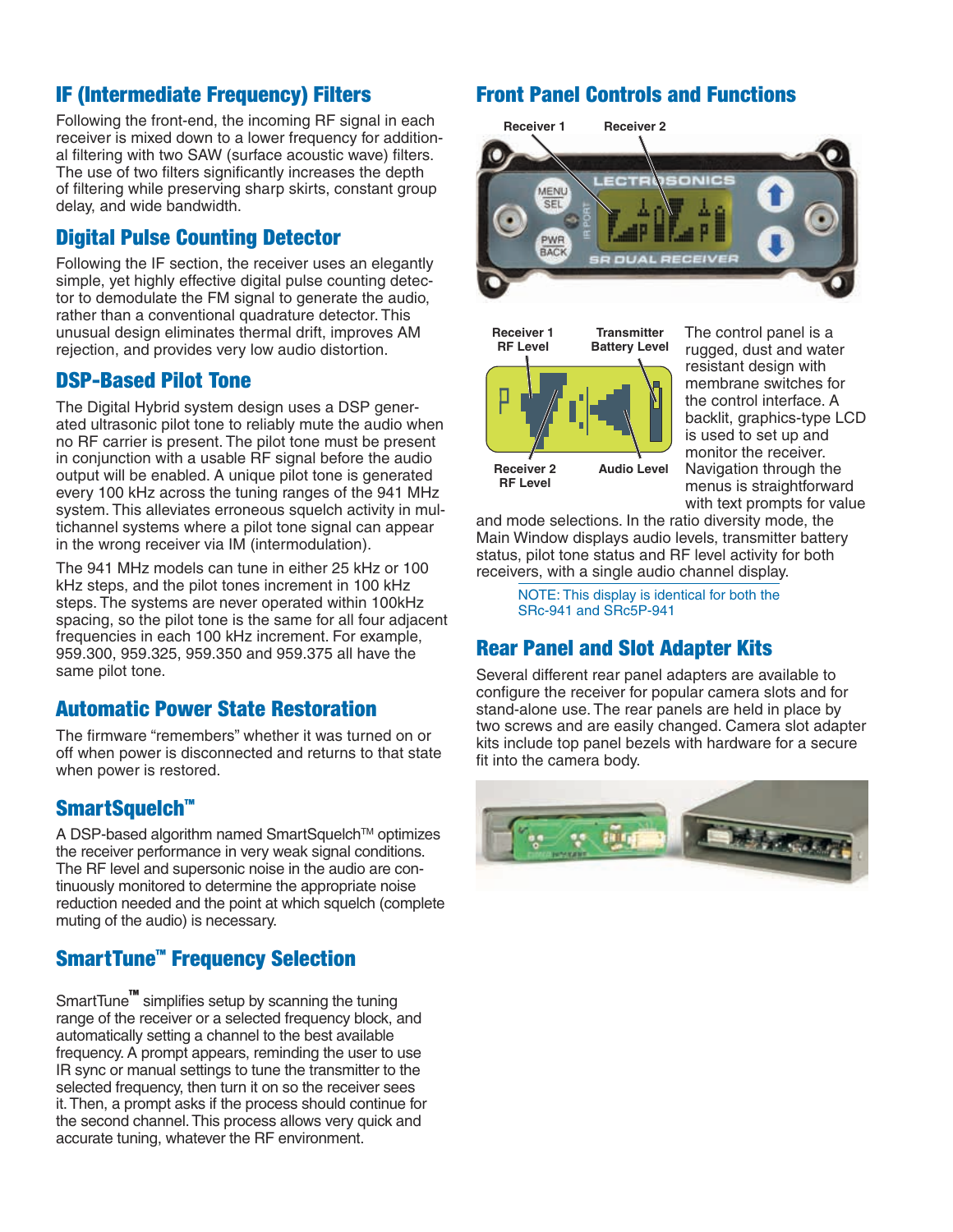#### SRDB25

SRSUPER



Provides connection for camera slot use with Unislot type interfaces such as Ikegami\* and Panasonic.\* Also works with Lectrosonics adapters and multicouplers.

#### SR Battery Sled Adapters

Two adapters are available for stand-alone use of the SRc receiver using common video camera batteries. The adapters include analog audio outputs and an input connection for external power. Top and bottom mount versions



#### SR9VBP

For use with SR battery sled adapters. Accepts two 9 volt batteries and mounts onto the battery sleds with the same interconnection that common video camera batteries use (batteries not included).



Includes the SRDB25 adapter shown above and the bezel kit for use with devices that require the bezel adapter, such as the Sound Devices SL-6.

#### SREXT



A basic output adapter with a locking power jack and two bal nced, analog audio output connectors.

**SRSNY** 



A special adapter with a DB15 connector for use with Sony® video camera slots.\*





**The SR9VP adapter shown mounted on the SRBATTSLEDTOP adapter**

- Panasonic is a registered trademark of Matsushita Electric Industrial Co., Ltd. CORPORATION JAPAN 1006 Oaza Kadoma Kadoma-shi Osaka 571-8501
- **Ikegami** is a registered trademark of Ikegami Tsushinki Co., Ltd. CORPORATION JAPAN 5- 6-16, Ikegami -Chome Ohta-Ku, Tokyo 146-8567
- \* **Sony** is a registered trademark of Sony Corporation JAPAN 1-7-1 Konan, Minato-ku Tokyo